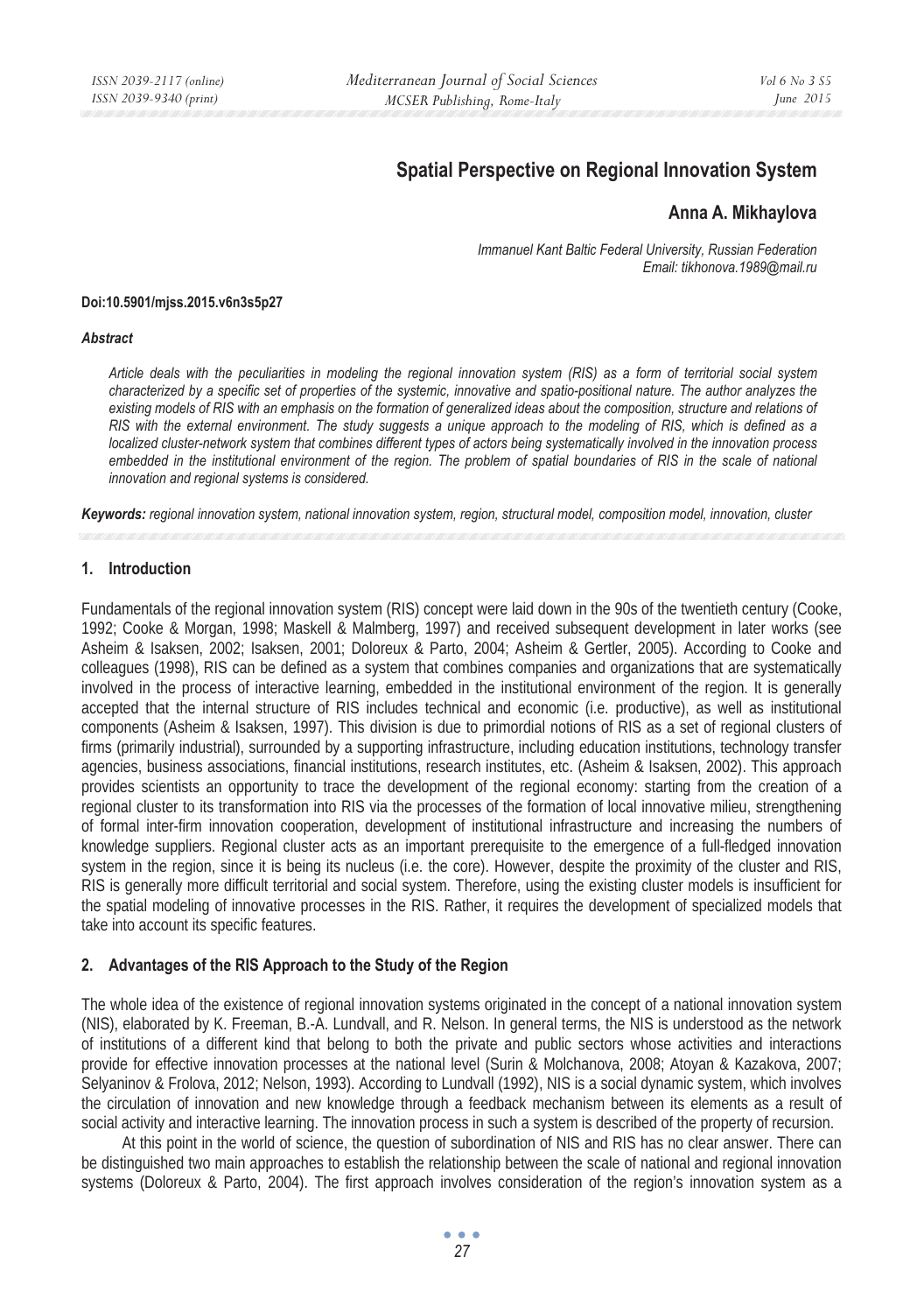| ISSN 2039-2117 (online) | Mediterranean Journal of Social Sciences | Vol 6 No. 3 S5 |
|-------------------------|------------------------------------------|----------------|
| ISSN 2039-9340 (print)  | MCSER Publishing, Rome-Italy             | June $2015$    |
|                         |                                          |                |

subsystem of the NIS. The second approach is based on the concept of the region as an object whose boundaries are not strictly defined, which enables us to consider mega, macro, meso and micro-regions. In this context, both the country and its subject are regions: the differences are hidden in the scale of particular research.

The preferential use of RIS approach over NIS is justified in cases with a strong differentiation between regions within the country (especially in the case of federal states, where the powers of regional authorities are wider) or a strong regional identity that enables to isolate certain regions in the framework of research (e.g. Flanders and Wallonia in Belgium, the Basque Country in Spain, Scotland and Wales in UK, etc.). Cooke et al. (1997), while discussing the aspects of national innovation systems, note that the term "national", in addition to its traditional meaning of "state" may also be considered in the context of the nation as a united people, united by a common language, culture and territory. The absence of such unity creates the conditions for regional differences. A study of innovation systems at the mesolevel allows identifying those specific features that distinguish one region from another and determine its competitive advantage in a globalizing world. In this context, research approaches of RIS and NIS are characterized by significant differences (Korres, 2013), as the same aspects of innovation can take on quite different properties.

#### **3. Features of Modeling Regional Innovation Systems**

Scientific literature demonstrates no uniform principles for constructing the model of RIS, which is due to an empirical variety of phenomena as well as the differences in the research objectives. However, since the RIS is a system, a systemic approach should be used in its simulation, involving not only a description of its composition and internal structure, but also relations with the external environment. Analysis of 26 different models of innovation systems of the region, developed by Russian and foreign scientists, has enabled to develop a fundamental understanding of the RIS, which can be subsequently used as a basis of specialized models.

#### *3.1 Models on the composition of RIS*

From the standpoint of the research on RIS composition, of particular interest are the studies of Monastyrniy (2005), Fedulova and Pashuta (2005), Marakhovskiy (2009), Berezhnaya and Smirnova (2011), Chegodaeva (2012), Zadumkin (2008), Lapaev (2013), Sukhovey and Golova (2007), Shabaykova and Mezhetskaya (2011), Terebova and Gubanov (2009). Representation of the RIS structure in most of these models is realized through the description of a set of subsystems and their individual elements. The basic principle of separation into subsystems is functional, based on scientists' perceptions over the stages of the innovation process. The main subsystems being allocated are a) the production of new knowledge and ideas; b) commercialization and practical application of knowledge; c) support and dissemination of knowledge (Fedulova & Pashuta, 2005; Sukhovey & Golova, 2007; Marakhovskiy, 2009; Chegodaeva, 2012). It should be noted that the majority of authors using functional principle in decomposition of RIS into components are based on linear representations of the stages of the innovation process. However, the linear approach to innovation is largely simplified and often distorts the actual processes taking place in RIS. Thus, its use in modeling has certain limitations and must be justified for research purposes.

In addition to the functional principle of describing the structure of RIS, there is a principle of compositional unity, which is equally widespread. For example, Berezhnaya and Smirnova (2011) consider innovation system in the region as a set of scientific and educational, infrastructural, entrepreneurial and resource subsystems. A similar approach adheres Romanova (2013), further highlighting the innovation policy subsystem. Aralbaeva and Kuzaeva (2013) represent the composition of RIS by supportive, resource, organizational and functional subsystems. Comparative analysis of structure models of RIS and regional system demonstrates the close relationship and involvement of many RIS subsystems in to the subsystems of the regional system. For example, the resource subsystem of RIS combines natural, technical, technological, financial, labor, and informational resources, which can be compared with the industrial, financial, social, ecological and geographical subsystems of the regional system. The supportive subsystem of RIS – with political and legal subsystem of a region, entrepreneurial – with economic, etc. On this basis, we can conclude that RIS is a more ambitious (i.e. broad) system, rather than S&T or an element of economic subsystem of the region, as it is sometimes considered.

In order to identify the views of the scientific community about the correlation of RIS and regional system, we carried out an interactive poll on a dedicated website researchgate.net, which is a platform that combines the world's leading scientists from different fields of knowledge. The survey involved ten experts from Argentina, Belgium, Colombia, Germany, Italy, Poland, Portugal, and the UK. Firstly, many experts had indicated the methodological problem in determining the boundaries of the region associated with differences in the scale of economic specialization,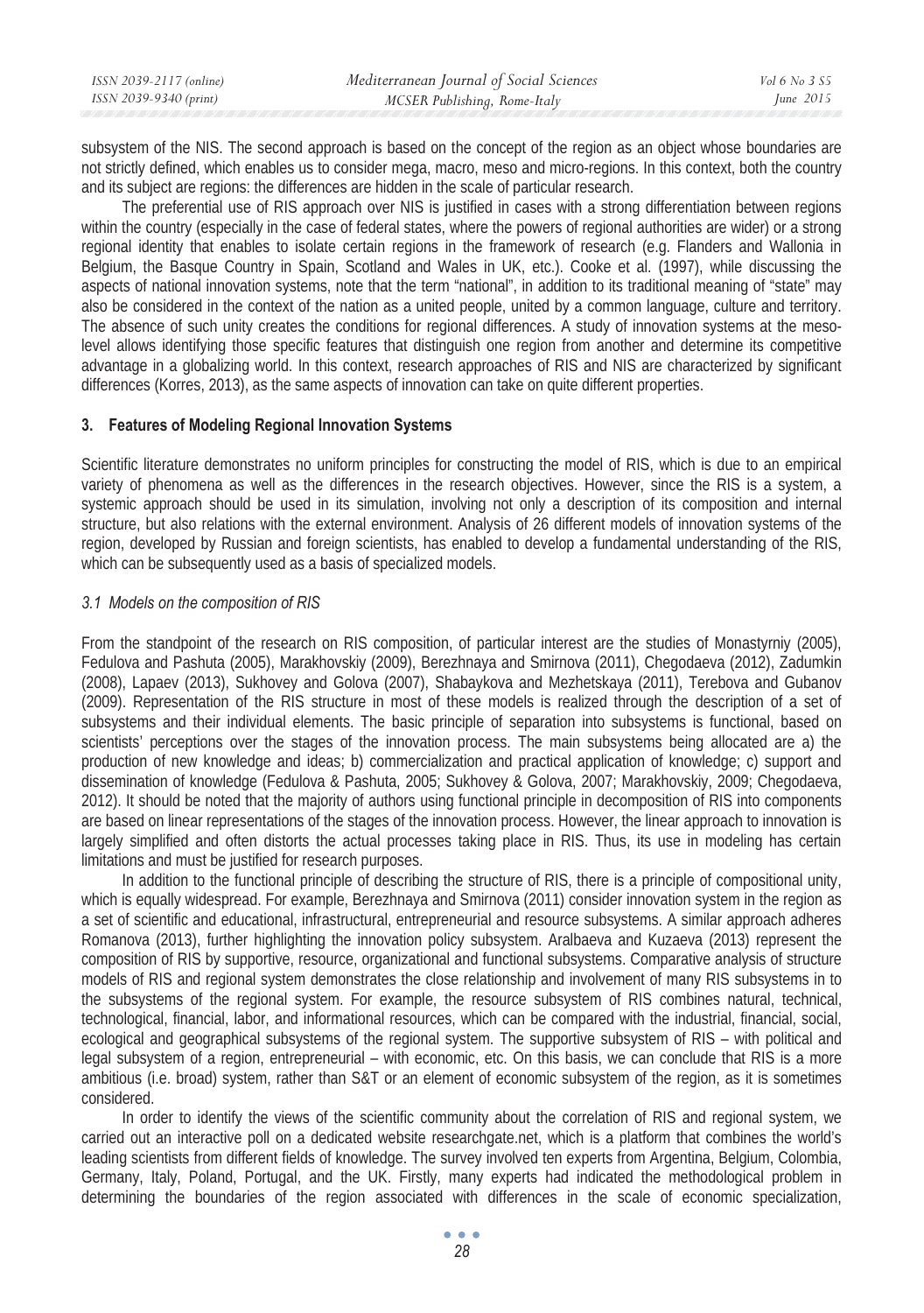| ISSN 2039-2117 (online) | Mediterranean Journal of Social Sciences | Vol 6 No 3 S5 |
|-------------------------|------------------------------------------|---------------|
| ISSN 2039-9340 (print)  | MCSER Publishing, Rome-Italy             | June $2015$   |
|                         |                                          |               |

administrative structure and culture. Secondly, the majority of respondents expressed the view that the allocation of RIS in the regional system has no unique solution. The result is determined by the scope and objectives of the study. Since RIS can simultaneously perform the role of a surveillance tool and an object of study that exists within the boundaries of a particular region, its complex systemic structure is not determined. In other words, RIS is characterized by a polystructural feature. Allocation of certain elements within the structure of RIS relates to the specific features of the region on the one hand and their essential value for the study on the other. According to experts, RIS is primarily a system of links between actors and institutions concerned with the development of new technologies, expansion of innovative activity, and innovation support in the region. Strength and systematic nature of links within RIS varies between regions and determines their innovativeness. Researcher approach may draw conditional (i.e. nominal) boundaries while separating RIS from the rest of the world, but, as a rule, RIS is an open system, which is affected by a range of factors: economic, social, institutional, organizational and others. In this context, it is the remark of one of the experts that is of particular interest: due to certain reasons, not all administrative regions can incorporate RIS.

To summarize the foregoing, it is proposed to allocate broad and narrow approaches to the RIS concerning its subordination to the regional system. In broad terms, RIS can be equated to the region in which it is embedded. This is consistent with the non-linear representations of the innovation process, which examine the links between business and the research sector, as well as the government, non-profit institutions, and civil society. In a narrow sense, RIS is a subsystem of the regional system, reflecting its most striking properties within a given research program.

Regardless of the chosen approach to the construction of RIS model, each of the subsystems allocated in its part can be divided into separate elements. The research of Monastyrniy (2005), Chistyakova (2007), Lapaev (2013), Egorova and Avilova (2007), Slepnava (2014) reflect the groupings of the RIS elements according to their role in the innovation process: a) "principal activity"; b) "supportive of the principal activity"; c) "control / regulation" (by regional authorities and administration). Having generalized the existing approaches to elemental composition in the logic of a broad approach to RIS, the following model of regional innovation system is proposed (see Table 1).

| System                           | Subsystem                    | Elements                                                                                                                                                                                                                                                                                                                                                                                                                                                                                                                                                                                                                                                                                                                        |
|----------------------------------|------------------------------|---------------------------------------------------------------------------------------------------------------------------------------------------------------------------------------------------------------------------------------------------------------------------------------------------------------------------------------------------------------------------------------------------------------------------------------------------------------------------------------------------------------------------------------------------------------------------------------------------------------------------------------------------------------------------------------------------------------------------------|
| Regional<br>Innovation<br>System | Economic                     | TNCs; large, small and medium enterprises in the manufacturing industry,<br>agriculture, fisheries and fish farming, mining, construction, manufacturing<br>and distribution of electricity, gas and water (i.e. utilities sector), wholesale<br>and retail trade, transport and communication, hotel and restaurant business;<br>small innovative companies; organizations engaged in financial activities (e.g.<br>insurance companies, financial and credit institutions, leasing and investment<br>firms, financial funds, sponsorship funds, etc.); companies that provide a<br>variety of services (e.g. consulting, auditing, accounting, certification,<br>licensing, patenting, examination, design, etc.) and others. |
|                                  | Scientific and Technological | Organizations involved in basic and applied research and development (e.g.<br>R&D organizations, higher education research organizations, experimental<br>design, engineering design, design and technology organizations), industrial<br>parks, business incubators, innovation centers, scientific and technological<br>centers, etc.                                                                                                                                                                                                                                                                                                                                                                                         |
|                                  | Social                       | Organizations in the field of education (e.g. university, college, NGOs, training<br>centers, etc.), health and social services, households, social institutions, a<br>pool of highly qualified specialists, etc.                                                                                                                                                                                                                                                                                                                                                                                                                                                                                                               |
|                                  | Political and Legal          | Regional authorities and administration, political organizations and other<br>political institutions, legal and regulatory framework, etc.                                                                                                                                                                                                                                                                                                                                                                                                                                                                                                                                                                                      |
|                                  | Ecological and Geographical  | Natural resources                                                                                                                                                                                                                                                                                                                                                                                                                                                                                                                                                                                                                                                                                                               |

**Table 1.** Composition model of Regional Innovation System

### *3.2 Model of the RIS structure*

Structural model of RIS should reflect the interrelation of its elements. In this respect, of particular interest are the publications of Uotila and colleagues (2006), Cooke and Piccaluga (2004), Monastyrniy and Chistyakova (2007), Prokopenko (2009), Chernova (2010), Shaybakova and Mezhetskaya (2011), Terebova and Gubanov (2009), Shaposhnikova (2008), Zhilnikov (2013) and a number of others. Most of the basic models examine the relationships between the subsystems of RIS being placed in a contextual environment by simply listing the elements of the system. Specification (i.e. detailing) of such models by defining the linkages between the individual elements is often complicated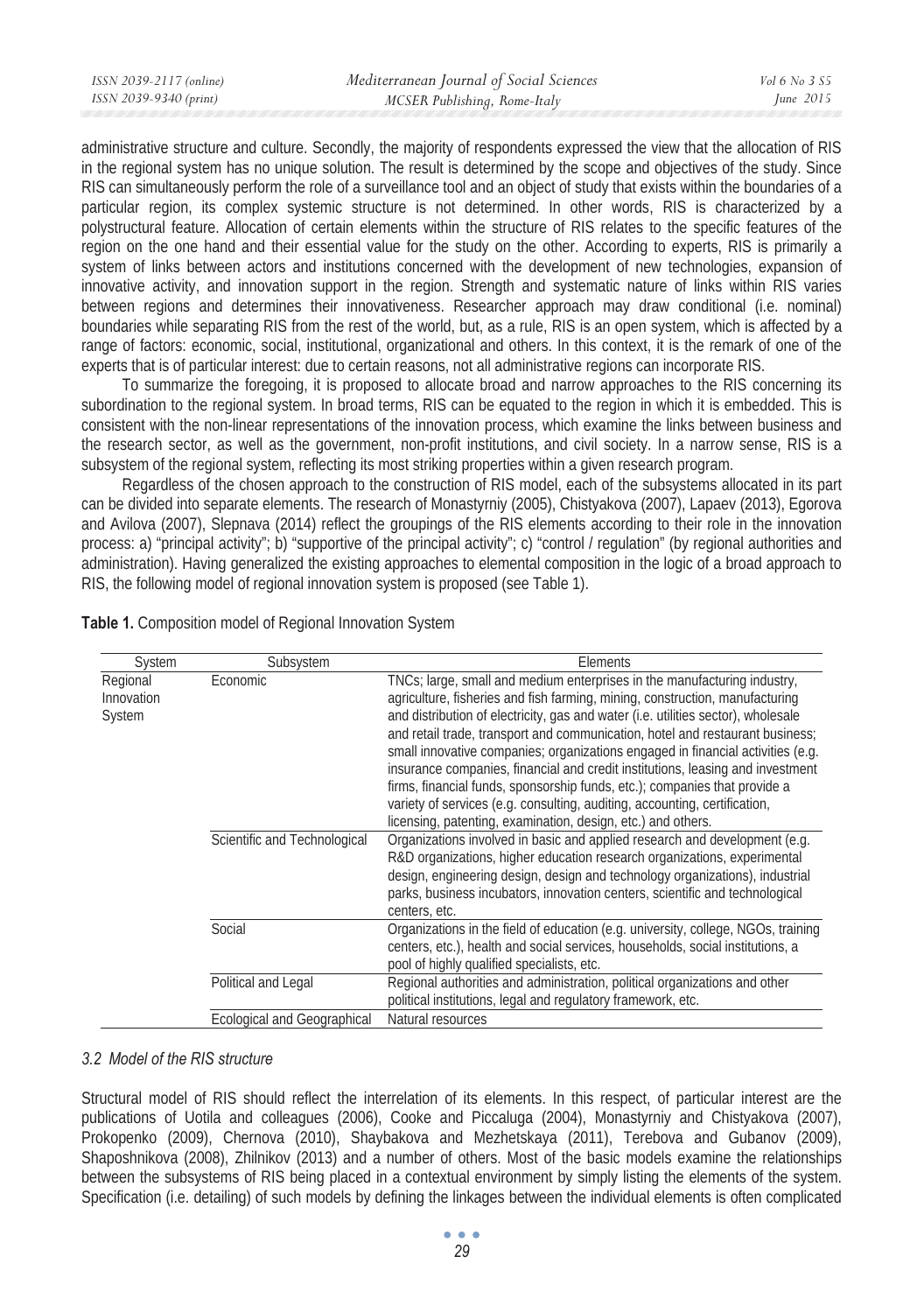because of the high degree of uncertainty. The main mechanism for ensuring cooperation in RIS is the innovation process (Egorova, 2008; Egorova & Avilova, 2007; Shaposhnikova, 2008). In the real RIS, the links being formed between the elements are heterogeneous. They differ in the nature of construction (vertical and horizontal or literal), the degree of rigidity (strong and weak), duration (short, medium, long-term) (Hadjimanolis, 1999). This is partly reflected in the model of Uotila et al. (2006).

Vertical linkages are formed in the value chains, linking the company with its suppliers and customers. Most of these links are formal and legislated in the form of contracts, purchase and sale agreements, etc., either one-off or longterm. Value chain interaction over a long period enables to equalize the level of technical and technological development of enterprises and helps the gradual merging of their processes. The consequence is a growing interdependence and complementarity of legally independent firms. Horizontal linkages are more intermediate and generally are latent information channels of tacit knowledge sharing. An example of such bonds are the simulation processes of competing firms, the short-term linkages with scientific and educational institutions, and public authorities, etc. Achieving the localization of a critical mass of cooperating and competing companies and their transform into a single system (e.g., industrial cluster of a satellite or stellar structure; see Boja, 2011), we can talk about the formation of horizontal links of a certain sustainability level.

Despite the latest arguments on the increasing importance of horizontal inter-organizational interactions, studies of a number of scholars demonstrate the not diminishing role of vertical ties, including with regard to the generation, commercialization and diffusion of innovations (Cooke et al., 2000; Doloreux, 2004; Nieto & Santamaria, 2007; Whitley, 2002). Scientists note that the cooperation within the hierarchical structure from suppliers to consumers is especially important for small and medium-sized companies, the limited internal resources of which does not allow them to implement large-scale innovation projects on their own.

Configuration features of horizontal and vertical linkages between regional actors in RIS cause diverse forms of economic cooperation: clusters, networks, value chains, etc. Each of these forms has its own specific properties and can be the subject of a separate study.

#### *3.3 Communication of RIS with the external environment*

Traditionally RIS is considered as an open system that interacts with the rest of the material world. Simplified representation of the system of "RIS – external environment" relations can be obtained from the analysis of models built on the "black box" principle (Chernova, 2010; Chistyakova, 2007; Lapaev, 2013; Slepneva, 2014). Different kinds of resources are considered as input flows in these models: informational, material, financial, human, technical and technological. After entering RIS, these inputs transform under the influence of a combination of factors: economic, social, cultural, technological, institutional. These factors can be positive, while acting as a stimulus for the development of RIS, and negative, acting as barriers (Mikhaylova & Mikhaylov, 2015). At the exit of the system the new resource flows are formed, including innovative products and services, highly qualified staff, educational technology, scientific knowledge, organizational and managerial experience, patents and licenses, inventions, developments, know-how, new technologies, legislative initiatives, etc. Another significant influence on the innovation processes in the RIS has globalization, and as a consequence, a growing international and interregional competition.

### **4. Spatio-network Model of RIS**

RIS, as an object of study, is a localized cluster-network system that combines different kinds of actors being systematically involved in the innovation process and embedded in the institutional environment of the region. We have identified systemic, innovative and spatio-positional properties of RIS (Figure 1).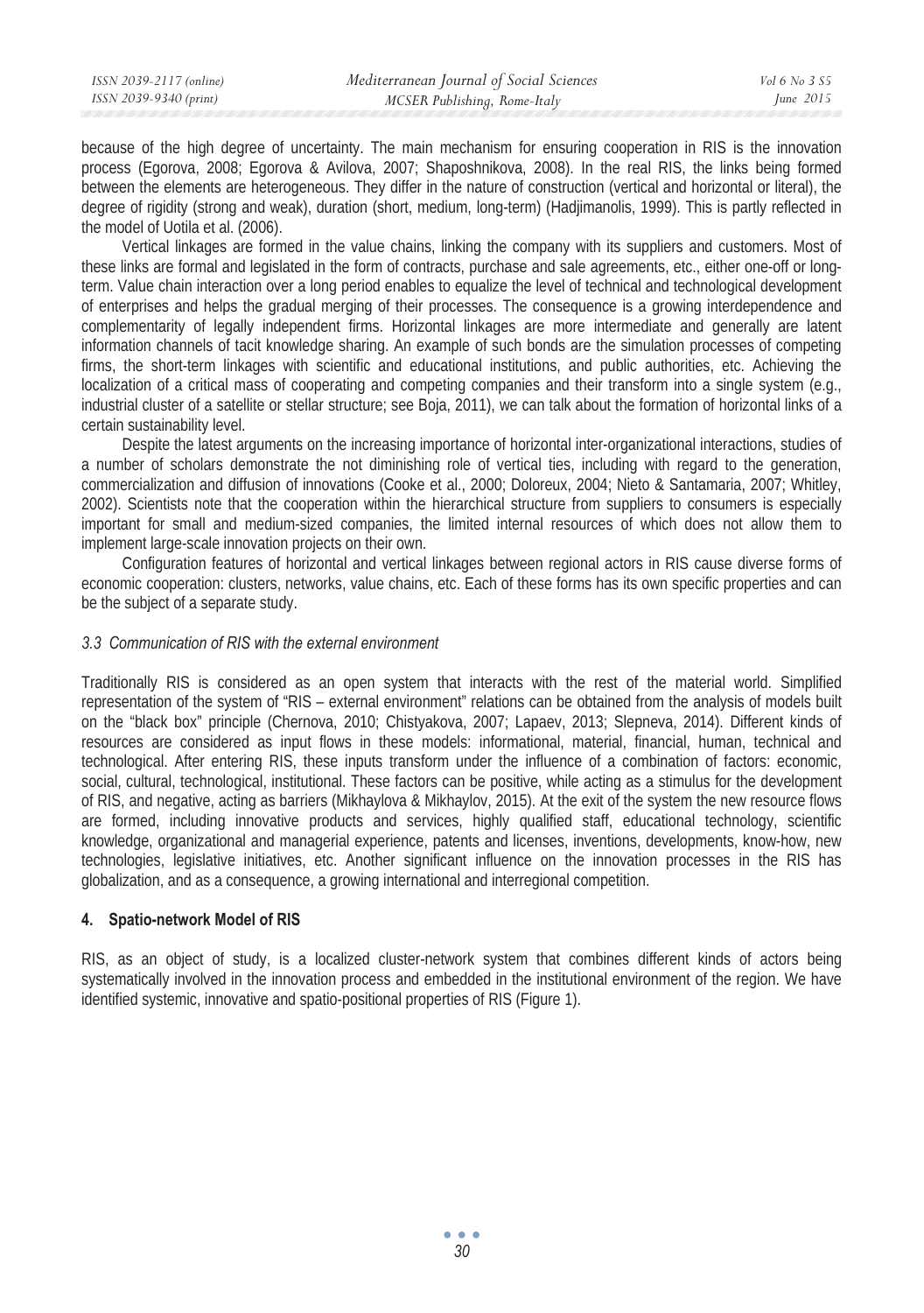

**Figure 1.** Properties of the regional innovation system

The first group of properties were classified as the reflection of the systemic nature of RIS:

*sustainability* – the ability of RIS to self-development in the long run;

*complexity* – describes the structure of the RIS, including a plurality of interacting elements, each of which can also be considered as a complex system;

*emergence* (or emergent) – irreducibility of RIS properties to the simple sum of the properties of its elements (as a consequence, the possibility of achieving synergy in RIS);

*integrity* – defined by the interconnectedness of the elements of RIS, i.e. change in the parameters (properties, structure, functions, etc.) of one or more elements of RIS affects the other elements and the system as a whole;

*purposefulness* – the property of all the elements of RIS to function together as to achieve a common vision, a common goal;

*hierarchy* – reflects the multi-level nature of RIS, i.e. defines the possibility to allocate several hierarchical levels in its structure.

The second group includes properties that are acquired by the system under the influence of innovation components:

*openness* – characterizes the presence of network links of the RIS with the external environment, its involvement in various communication channels (especially in the exchange flows of new knowledge and innovation);

*nonlinearity* – assumes the network character of interactions between the elements of the RIS, a combination of vertical and horizontal linkages, the presence of backward links (this property is largely due to the occurrence of innovation processes in the RIS, which are not linear in themselves);

*adaptability* – the ability to change the characteristics of RIS in the process of adaptation to changing external and / or internal conditions by generating new combinations of existing resources and ensure the provision of necessary external resources;

*embeddedness* – property of RIS reflecting that innovation processes are being rooted in the environment in which they occur;

*self-development* – the ability of RIS to a qualitative self-improvement in the current macro environment mainly via the domestic development sources (primary – the intellectual capital);

*competitiveness* – a property that characterizes the ability of RIS to compete at various hierarchical levels through the implementation of its internal (incl. hidden) capacity in order to ensure the rapid socio-economic development of the region.

Identification of the third group of properties is due to the perception of RIS as territorial socio-economic system, which takes a definite place in the geospace:

*localization* – belonging to a certain area;

*functionality* – characterizes the emergence of a set of feature or properties due to the peculiarities of the geographical location of RIS and its interaction with the environment;

*multicomponent* – reflects the structural complexity of RIS that involves interaction of various subsystems of the region (economic, social, political, scientific, technical, environmental);

*heterogeneity* – characterizes the spatial differences in the level of innovative development, resulting in the center and periphery structure of the RIS;

*uniqueness* – due to the presence of particular specific properties intrinsic to a given RIS;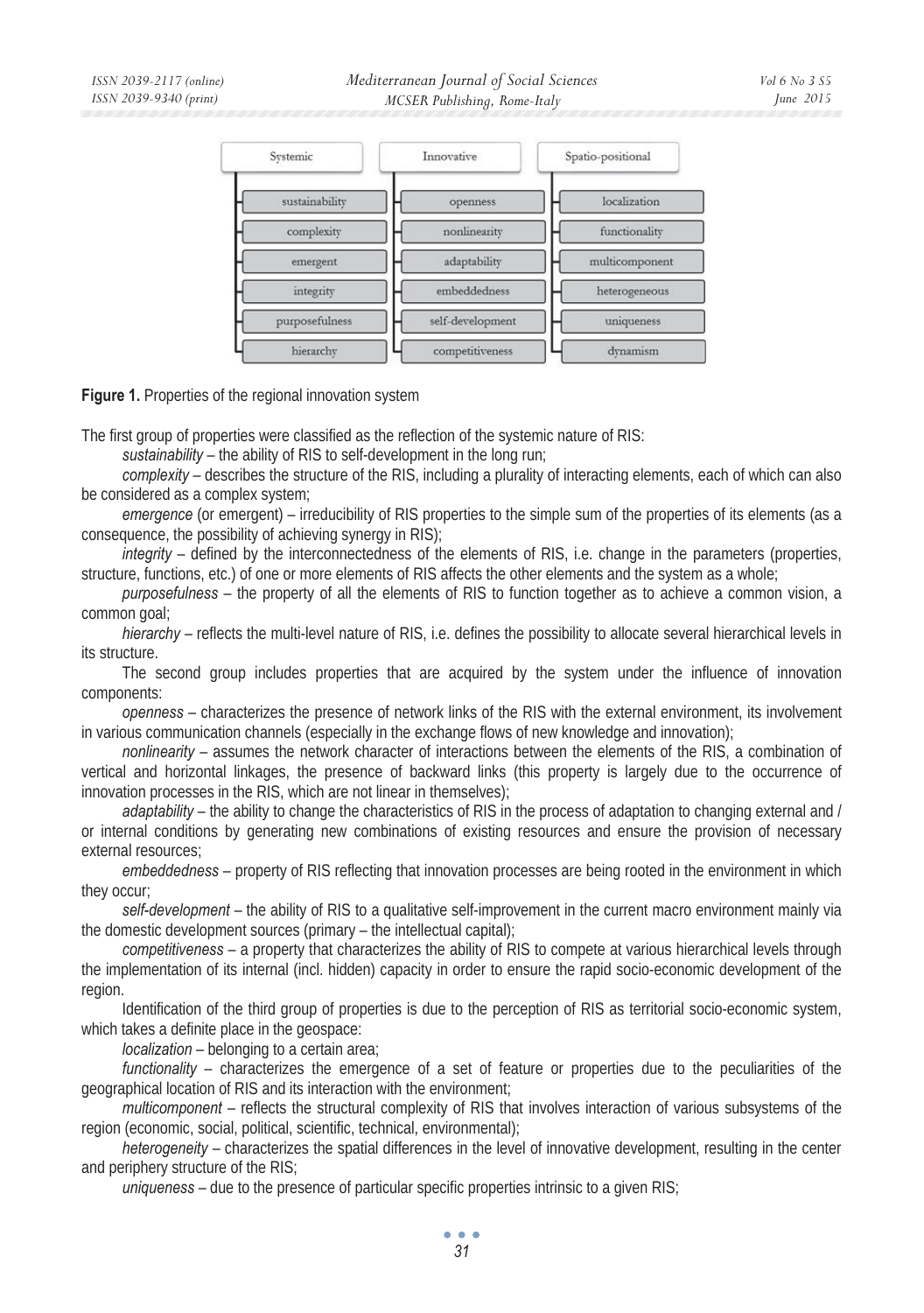*dynamism* – continuous variability of RIS and the contextual environment over time.

Generalization of scientific ideas about the composition, structure of RIS and its interactions with the external environment resulted in to the development a fundamental spatio-network model of the innovation system of the region (Figure 2).



**Figure 2.** Schematic model of regional innovation system

The proposed model is based on a broad approach to RIS within the meaning of the regional system that takes into account the diversity of the actors directly and indirectly involved in the innovation process. Regional system is considered in the administrative-territorial boundaries of the region. Territorial heterogeneity of innovative development is reflected in the functional type of the region, which is characterized by the presence of the core and the associated peripheral area. The core of the RIS is formed by clusters of interdependent and complementary industries. The boundaries of the clusters are indicative and may be interpreted by allocating long-term sustainable aggregations of strong vertical and horizontal inter-sectoral linkages of the regional network. Over time, the partial or complete reconfiguration of links between industries with the core of the RIS is possible, the consequence of which is the formation of new value chains, clusters, and even industries (Ketels & Protsiv, 2014).

Between the core and peripheral zones the resource flows are formed, by which there is a movement of various resources within the RIS. As a rule, the core of the RIS, being the main attractor, attracts the main share of human, financial, investment and intellectual resources of the region. The diffusion of knowledge and innovation between the core and the periphery occurs mainly through a network of weak ties, which form areas of absorptive capacity. There can be distinguished two types of areas: the potential areas, associated with the assimilation of knowledge, and realized areas, related to the conversion and use of knowledge (Uotila et al., 2006). Currently, the economic geography attempts to determine the conditional maximum distribution boundaries of the absorptive capacity (Mikhaylov, 2014). There is a significant impact of transport and ICT infrastructure development level on the geographical areas of absorption, both intra-regional and those linking the region with the rest of the world.

## **5. Conclusion**

RIS is a complex territorial social system, the development dynamics of which is influenced by a large number of internal and external factors of different nature (economic, social, institutional, foreign policy, organizational, cultural, historical, etc.). The results of empirical studies carried out by scientists at a variety of regions in Sweden, Norway, USA, Canada,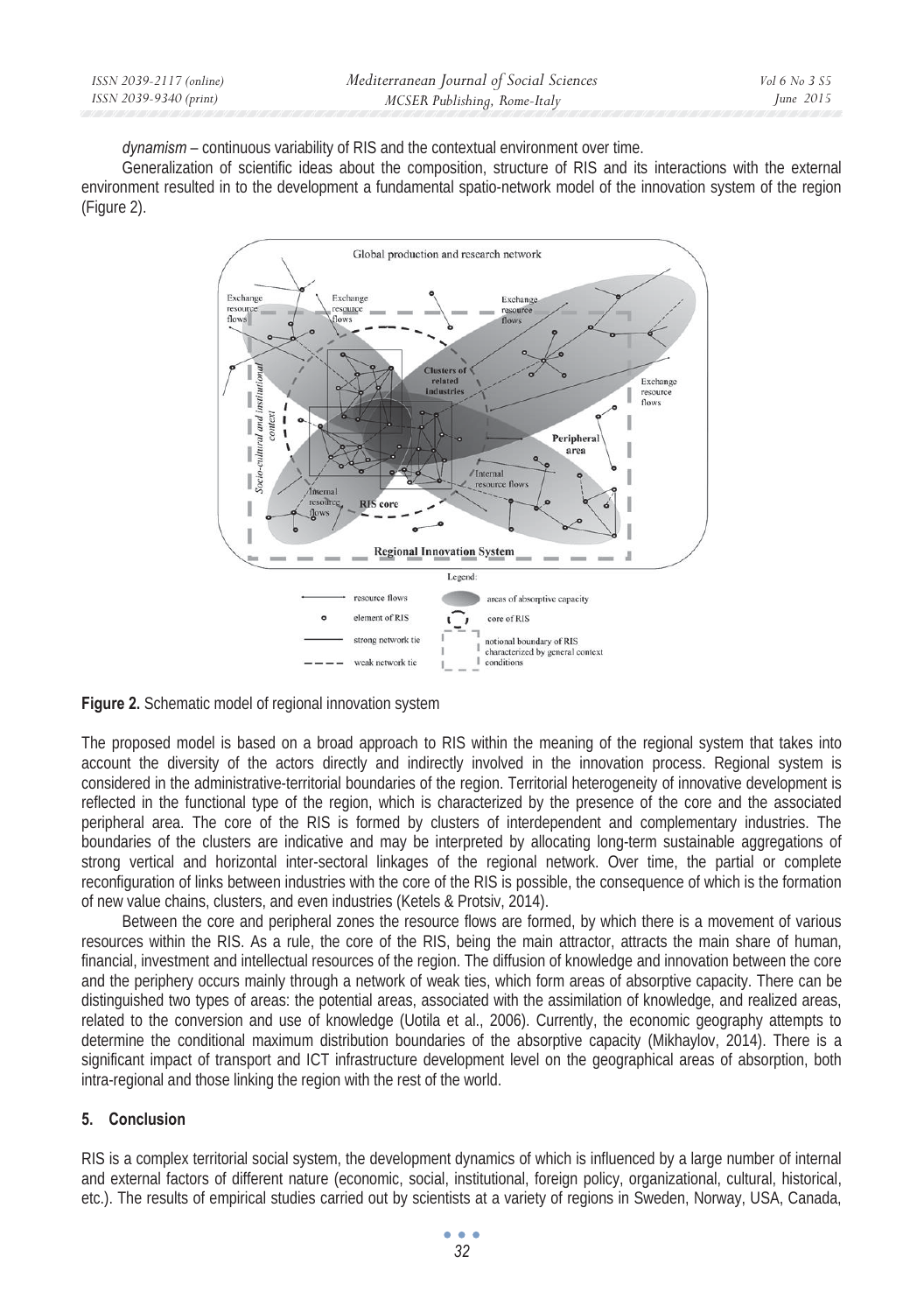| ISSN 2039-2117 (online) | Mediterranean Journal of Social Sciences | <i>Vol</i> 6 No 3 S5 |
|-------------------------|------------------------------------------|----------------------|
| ISSN 2039-9340 (print)  | MCSER Publishing, Rome-Italy             | June $2015$          |

China, Russia, etc., is the understanding that there is a whole variety of different types of RIS, which makes it impossible to develop universal solutions and models. This largely explains the diversity of RIS models being represented in the scientific literature.

However, despite the specificity of the RIS of specific regions, the development of the RIS model should consider the following. Firstly, before modeling the RIS, one should define the boundaries of the region under study (it was also indicated by the experts involved in the survey). In this case, the concept of borders incorporates not only the geographical content, but also political and legal, as well as cultural and historical. The concept of region is also rather wide and diverse. Different countries have their own administrative-territorial divisions. Therefore, the issue of spatial boundaries is an important methodological aspect of modeling. Secondly, as RIS relates to the class of complex systems, its model will always be a simplified reflection of reality. In constructing the model the most significant factors should be considered, the choice of which is conditioned by research objectives. Third, the construction of a RIS model requires consideration of its objective properties that can be divided into three groups: systemic, innovative and spatio-positional. Fourth, a great influence on the results of RIS modeling have the representations on the breadth and embeddedness of innovative processes taking place in the region, the degree of subordination of RIS in the region and NIS of the country, the level of integration of the region into the international innovation space.

Analysis of 26 different models of RIS conducted in the framework of this study has provided an opportunity to summarize the scientific ideas (predominantly of Russian scholars) on the composition and structure of the RIS and especially its interactions with the external environment. Were identified a broad and narrow approaches towards understanding and simulation of RIS. In the first approach, RIS is considered within the boundaries of the regional system, in the second – as one of its subsystems. Following the logic of the broad approach, author proposed the spationetwork model of RIS, which takes into account the territorial factor, unlike most other models of RIS. Using this model will enable to study the composition of the RIS of a specific region, the various types of relationships between its elements, as well as their relative spatial location, allocate the core, peripherals and the areas of absorptive capacity.

#### **References**

- Aralbaeva, F. Z., & Kuzaeva, T. V. (2011). Structure of an innovation subsystem in the regional socio-economic system. *Vestnik OSU*, 13(132), 30-32. [in Russian]
- Asheim, B. T., & Gertler, M. S. (2005). The Geography of Innovation. Regional Innovation Systems. In J. Fagerberg, D. C. Mowery, & R. R. Nelson (eds.) *The Oxford Handbook of Innovation* (pp. 291-317). Oxford University Press.
- Asheim, B. T., & Isaksen, A. (1997). Location, agglomeration and innovation: towards regional innovation systems in Norway? *European Planning Studies*, 5 (3), 299–330.
- Asheim, B. T., & Isaksen, A. (2002). Regional Innovations Systems: The Integration of Local 'Sticky' and Global 'Ubiquitious Knowledge'. *The Journal of Technological Transfer*, 27, 77–88.
- Atoyan, V. R., & Kazakova, N. V. (2007). Some approaches to the analysis of the development of innovative systems in a globalizing world. *Innovations*, 3, 27-34. [in Russian]
- Berezhnaya, I. V., & Smirnova, E. A. (2011). Structural model of regional innovation system. *Economics and Management*, 2, 54-59. [in **Russianl**
- Boja, C. (2011). Clusters Models, Factors and Characteristics. *International Journal of Economic Practices and Theories*, 1 (1), 34-43
- Chegodaeva, A. N. (2012). *The development of regional innovation systems*. Synopsis of dissertation for the degree of candidate of
- economic sciences: Sergei Witte Moscow University, Moscow. [in Russian] Chernova, O. A. (2010). Subject-object definition of a regional innovation system. *Bulletin of Tomsk State University*, 4 (12), 149-158. [in Russian]
- Chistyakova, N. O. (2007). Regional innovation system: model, structure, specificity. *Innovations*, 4, 55-58. [in Russian]
- Cooke, P. (1992). Regional innovation systems: competitive regulation in the new Europe. *Geoforum*, 23, 365–382.
- Cooke, P., & Morgan, K. (1998). *The associational economy. Firms, regions, and innovation*. Oxford: Oxford University Press.
- Cooke, P., & Piccaluga, A. (2004). *Regional Economies As Knowledge Laboratories*. Cheltenham: Edward Elgar.
- Cooke, P., Boekholt, P., & To'dtling, F. (2000). *The Governance of Innovation in Europe*. London: Pinter.
- Cooke, P., Uranga, M. G., & Etxebarria, G. (1997). Regional innovation systems: Institutional and organizational dimensions. *Research Policy*, 26, 475-491.
- Cooke, P., Uranga, M. G., & Etxebarria, G. (1998). Regional systems of innovation: an evolutionary perspective. *Environment and Planning A*, 30, 1563–1584.
- Doloreux, D. (2004). Regional networks of small and medium sized enterprises: evidence from the metropolitan area of Ottawa in Canada. *European Planning Studies*, 12 (2), 173–189.
- Doloreux, D., & Parto, S. (2004). *Regional Innovation Systems: A Critical Synthesis*. Discussion Papers, 17. UNU-INTECH.
- Egorova, M. V. (2008). Concept of regulation of the formation and functioning of the regional innovation system. *Innovations*, 7 (117), 91- 93. [in Russian]

```
33
```